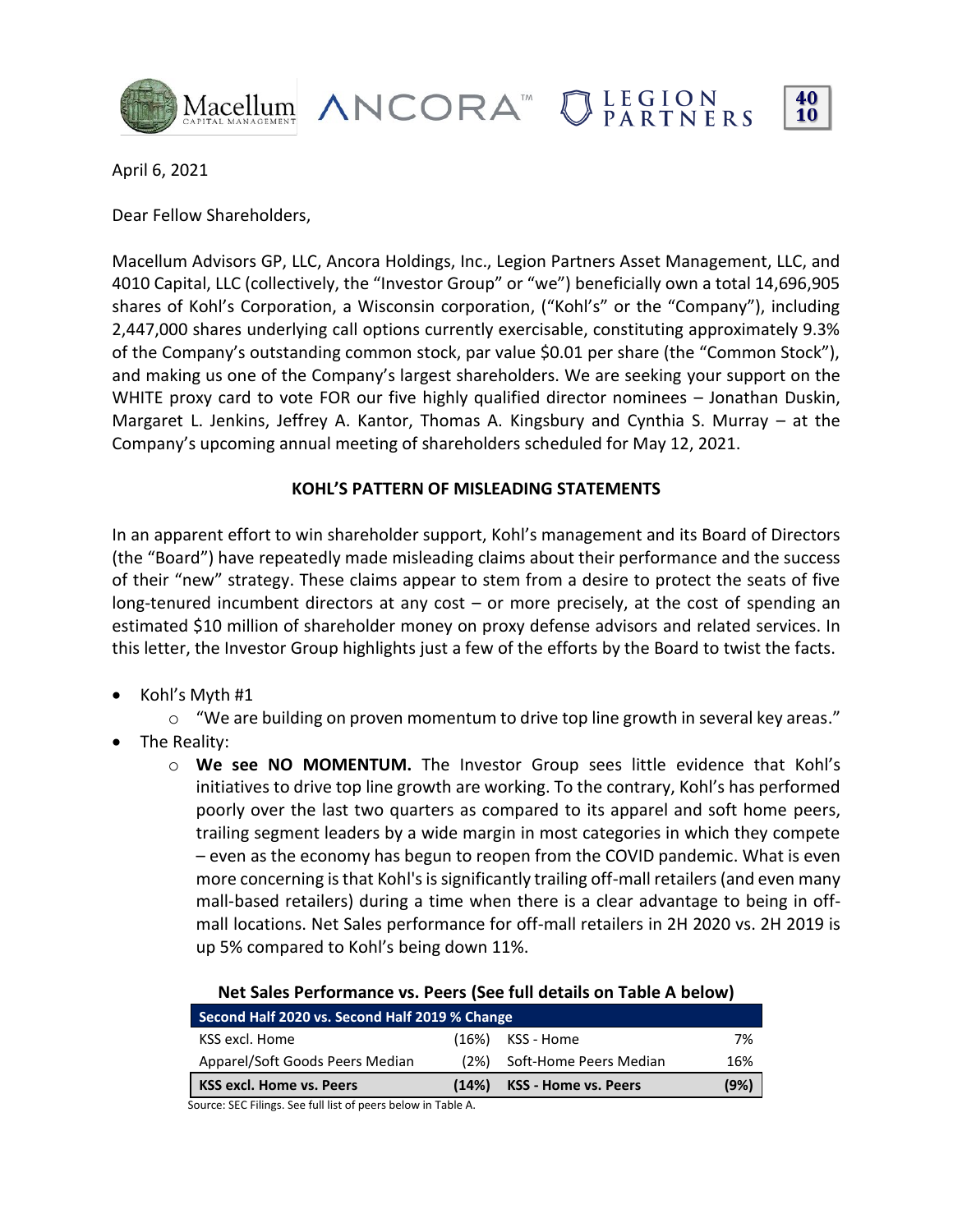- Kohl's Myth #2
	- o "*New strategic plan announced in October 2020* focuses on accelerating growth and improving profitability" (emphasis added).
- The Reality:
	- o **77% of the components of the "new" strategic plan are recycled from the failed "Greatness Agenda".** Four of the five directors we are seeking to replace were members of the Board that helped oversee the creation of the Greatness Agenda and Kohl's current CEO was highlighted as a "key leader" $1$  and an architect of the program.

We believe the Board's track record demonstrates it is not capable of overseeing the development of a plan that can create sustainable long-term shareholder value. Similar to the current strategic plan, the Greatness Agenda was long on platitudes but short on details. The few targets that were disclosed included achieving \$21 billion in sales and \$1.9 billion in operating income by 2017. Unfortunately, the Greatness Agenda missed these targets by a wide margin (missed by 9% and 25%, respectively, by 2017), yet many of the same initiatives are being recycled today (with even lower targets) in the hope that what didn't work then will somehow be successful now.

|                                        |                 | Total 2020 Plan 2014 Greatness Agenda 2020 New Plan |                 |
|----------------------------------------|-----------------|-----------------------------------------------------|-----------------|
|                                        | <b>Elements</b> | <b>Elements</b>                                     | <b>Elements</b> |
| Total 2020 October Strategic Plan      | 23              | 18                                                  |                 |
| Driving Topline Growth                 | 12              | 10                                                  |                 |
| <b>Expand Operating Margin</b>         | 4               |                                                     |                 |
| Disciplined Capital Management         |                 |                                                     |                 |
| <b>Strong Organizational Structure</b> |                 |                                                     |                 |

### **Side by Side Analysis of Strategic Plans (See full details on Table B below)**

| <b>Goal of 2014 Greatness Agenda</b> | Goal of 2020 Plan            |  |  |
|--------------------------------------|------------------------------|--|--|
| Sales \$21 Billion                   | Sales 'Unknown'              |  |  |
| FAILED<br><b>Operating Margin 9%</b> | <b>Operating Margin 7-8%</b> |  |  |
| Operating Profit \$1.9 Billion       | Operating Profit 'Unknown'   |  |  |

Source: Company reports and Investor Group estimates.

- Kohl's Myth # 3
	- $\circ$  "Since launching our strategy, our stock price has increased by more than 200%."
- The Reality:
	- o **Kohl's stock has consistently done one thing – UNDERPERFORMED.** Kohl's stock continues to materially underperform its retail peers over any reasonable measurement period. The fact that Kohl's stock price has increased over a very short, 154-day time frame is in large part a function of how poorly the stock performed during the initial phases of the COVID pandemic. We believe this recent performance has virtually nothing to do with the new strategic plan Kohl's unveiled in October 2020.
	- o Evaluating Kohl's stock performance from a pre-pandemic level illustrates a much different narrative:

 $^1$  Source: Kohl's press release dated September 26, 2017; Kohl's Q&A dated May 29, 2018.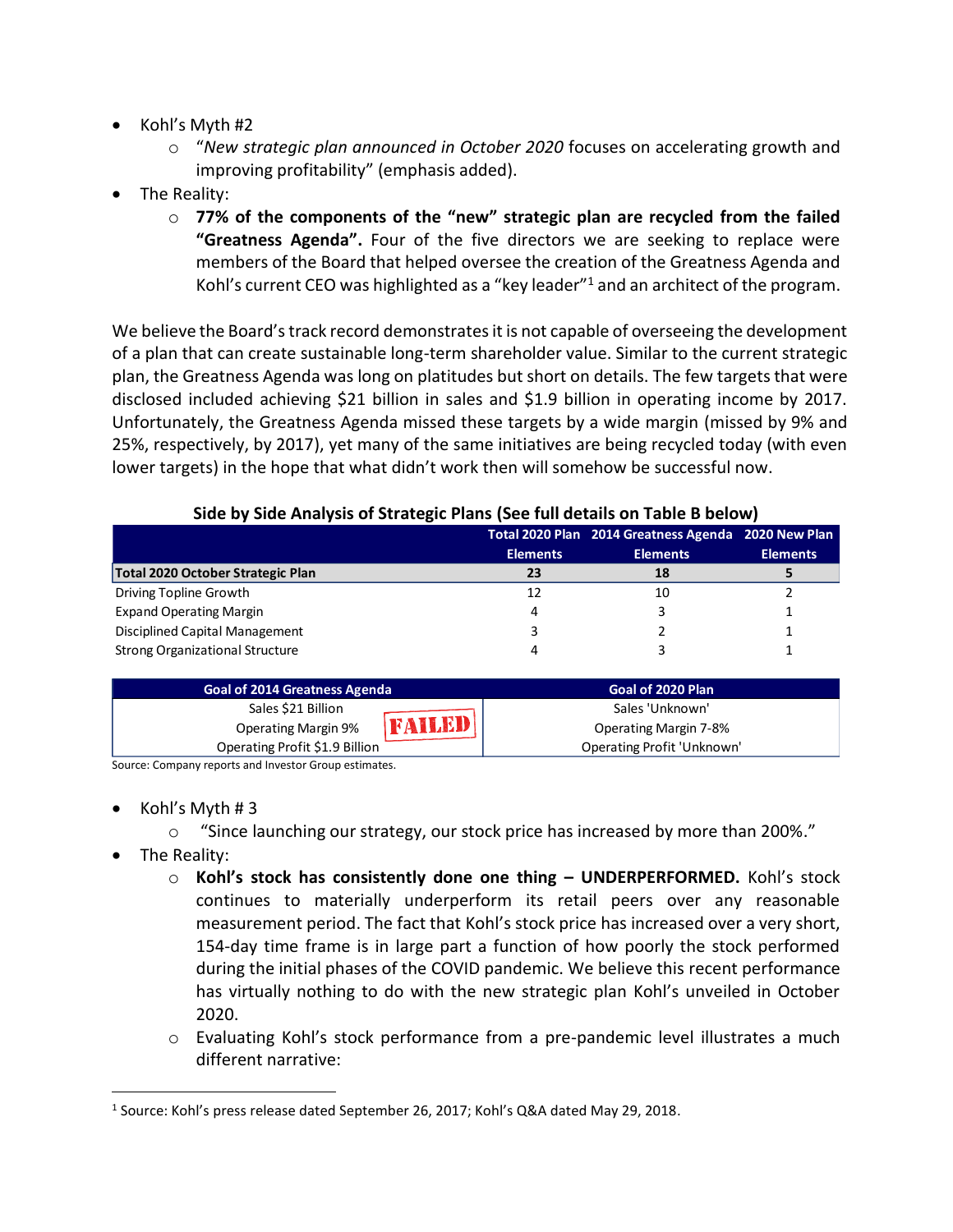### **Kohl's Total Shareholder Return vs. Retail Peers**

|                                     | <b>Share Price Performance</b>                   |        |                                                 |        |         |
|-------------------------------------|--------------------------------------------------|--------|-------------------------------------------------|--------|---------|
|                                     |                                                  |        | (Total Shareholder Returns Including Dividends) |        |         |
|                                     | For the Periods Ending 1/31/2021<br>Pre-COVID to |        |                                                 |        |         |
|                                     | Present (1)                                      | 1 Year | 3 Year                                          | 5 Year | 10 Year |
| <b>Kohl's Corporation</b>           | 22%                                              | 7%     | (23%)                                           | 10%    | 23%     |
| <b>Retail Peer Group (2)</b>        | 76%                                              | 55%    | 54%                                             | 74%    | 168%    |
| <b>Russell 2000 Index</b>           | 35%                                              | 30%    | 37%                                             | 115%   | 205%    |
| <b>S&amp;P 500 Index</b>            | 26%                                              | 17%    | 39%                                             | 111%   | 255%    |
| <b>XRT</b>                          | 97%                                              | 107%   | 95%                                             | 131%   | 331%    |
| <b>Kohl's Relative Performance:</b> |                                                  |        |                                                 |        |         |
| <b>Retail Peer Group (2)</b>        | (54%)                                            | (48%)  | (77%)                                           | (64%)  | (144%)  |
| <b>Russell 2000 Index</b>           | (13%)                                            | (23%)  | (60%)                                           | (104%) | (181%)  |
| <b>S&amp;P 500 Index</b>            | (4%)                                             | (10%)  | (63%)                                           | (101%) | (231%)  |
| <b>XRT</b>                          | (75%)                                            | (101%) | (118%)                                          | (121%) | (307%)  |

Source: Company SEC Filings, Capital IQ

(1) Period defined as 1/1/2020 – 3/31/2021

(2) Retail Peer Group includes AEO, ANF, BIG, BKE, BURL, CAL, CHS, DDS, DKS, EXPR, FL, GCO, GPS, HIBB, HOME, JWN, LB, LULU, M, PLCE, ROST, SCVL, TCS, TGT, TJX, URBN, WSM, ZUMZ

- $\circ$  Kohl's history of disappointing investors particularly lowering initial earnings per share (EPS) expectations for 2020 to \$4.40 before the start of the pandemic from almost \$6.00 at the start of 2019 – caused the stock to suffer more than most during the pandemic.
- o Over the same period that Kohl's is highlighting a 200% stock price increase, Nordstrom, Inc.'s stock price was up 229% and Macy's Inc. was up 191%, further indicating that the increase in Kohl's stock price is related to department stores rallying versus any indication that Kohl's "new" strategy is working.
- $\circ$  From the beginning of 2020 to Kohl's pandemic low, Kohl's stock price declined 76% vs 56%<sup>2</sup> for its retail peer group. As the following chart depicts, Kohl's October investor presentation coincided with positive vaccination news and talks of a new stimulus bill, making the very short-term period of positive performance the Board is touting extremely misleading. Kohl's rallied with many other retailers as a pathway out of the pandemic emerged, though the Company still lagged its peers materially until the point when the Investor Group publicly announced our campaign.

<sup>2</sup> Period from December 31, 2019 to April 3, 2020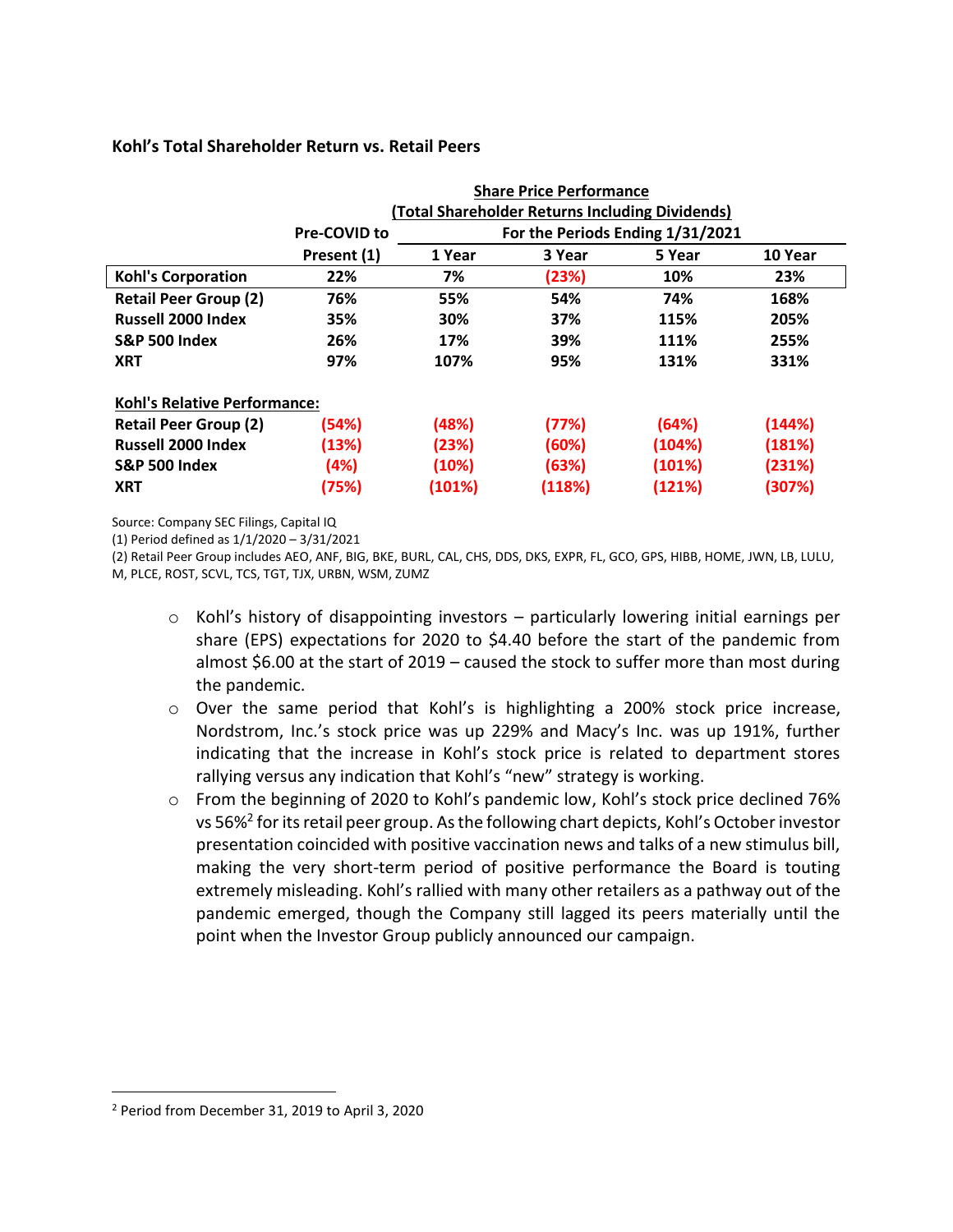

Source: Company SEC Filings, Capital IQ

Peer Group includes AEO, ANF, BIG, BKE, BURL, CAL, CHS, DDS, DKS, EXPR, FL, GCO, GPS, HIBB, HOME, JWN, LB, LULU, M, PLCE, ROST, SCVL, TCS, TGT, TJX, URBN, WSM, ZUMZ

As avid students of the retail industry, the Investor Group and their nominees see a different story – a Board lacking in credibility and willing to say anything to create a false narrative that they have a new strategic plan which is showing signs of success. As we have demonstrated above, the Board's strategy is NOT new and does NOT appear to be gaining momentum. The Board needs a meaningful overhaul with new, independent directors that possess the necessary skill sets to address Kohl's sustained period of underperformance rather than remain the "best of worst" in retail.

We urge all shareholders to vote for our five highly accomplished directors for real change. If you have any questions or require assistance with your vote, please contact Saratoga Proxy Consulting, who is assisting us, and whose contact information appears below.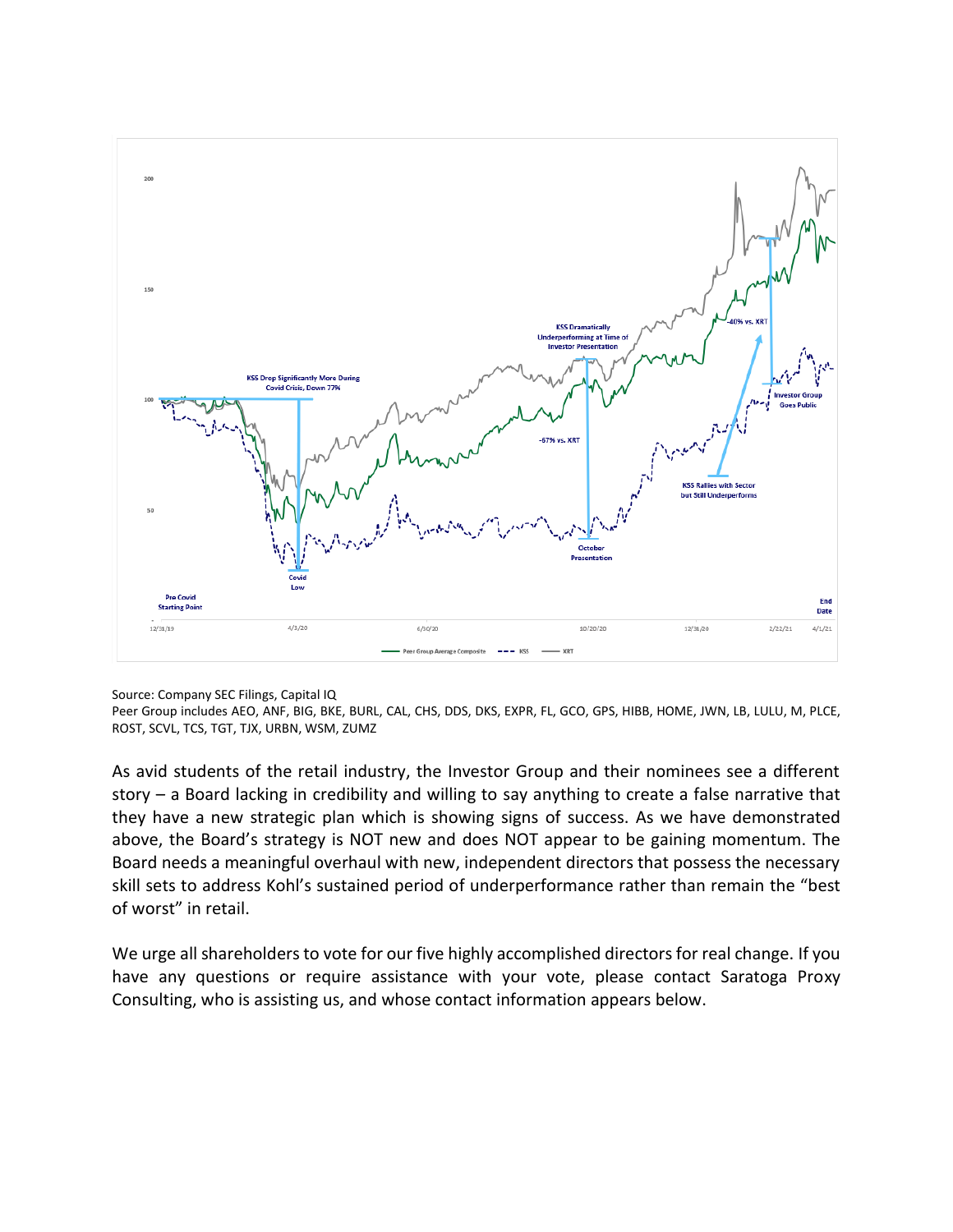Thank you for your support,

Jonathan Duskin Macellum Advisors GP, LLC

Frederick DiSanto Ancora Holdings, Inc. Christopher Kiper Legion Partners Asset Management, LLC Steve Litt

4010 Capital, LLC

# **About Macellum**

Macellum Advisors GP, LLC, together with its affiliates (collectively, "Macellum") have substantial experience investing in consumer and retail companies and assisting such companies in improving their long-term financial and stock price performance. Macellum's historical investments include: Collective Brands, GIII Apparel Group, Hot Topic, Charming Shoppes and Warnaco, among other companies. Macellum prefers to constructively engage with management to improve its governance and performance for the benefit of all stockholders, as we did with Perry Ellis. However, when management is entrenched, Macellum has run successful proxy contests to effectuate meaningful change, including at The Children's Place Inc., Christopher & Banks Corporation, Citi Trends, Inc. Bed Bath and Beyond Inc. and most recently at Big Lots, Inc.

# **About Ancora**

Ancora Holdings, Inc. is an employee owned, Cleveland, Ohio based holding company, which wholly owns four separate and distinct SEC Registered Investment Advisers and a broker dealer. Ancora Advisors LLC specializes in customized portfolio management for individual investors, high net worth investors, investment companies (mutual funds), and institutions such as pension/profit sharing plans, corporations, charitable & "Not-for Profit" organizations, and unions. Ancora Family Wealth Advisors, LLC is a leading, regional investment and wealth advisor managing assets on behalf of families and high net-worth individuals. Ancora Alternatives LLC specializes in pooled investments (hedge funds/investment limited partnerships). Ancora Retirement Plan Advisors, Inc. specializes in providing non-discretionary investment guidance for small and midsize employer sponsored retirement plans. Inverness Securities, LLC is a FINRA registered Broker Dealer.

# **About Legion Partners**

Legion Partners is a value-oriented investment manager based in Los Angeles, with a satellite office in Sacramento, CA. Legion Partners seeks to invest in high-quality businesses that are temporarily trading at a discount, utilizing deep fundamental research and long-term shareholder engagement. Legion Partners manages a concentrated portfolio of North American small-cap equities on behalf of some of the world's largest institutional and HNW investors.

# **About 4010 Capital**

4010 Capital is a value-oriented investment manager with substantial experience investing in the consumer discretionary sector. 4010 Capital employs comprehensive fundamental analysis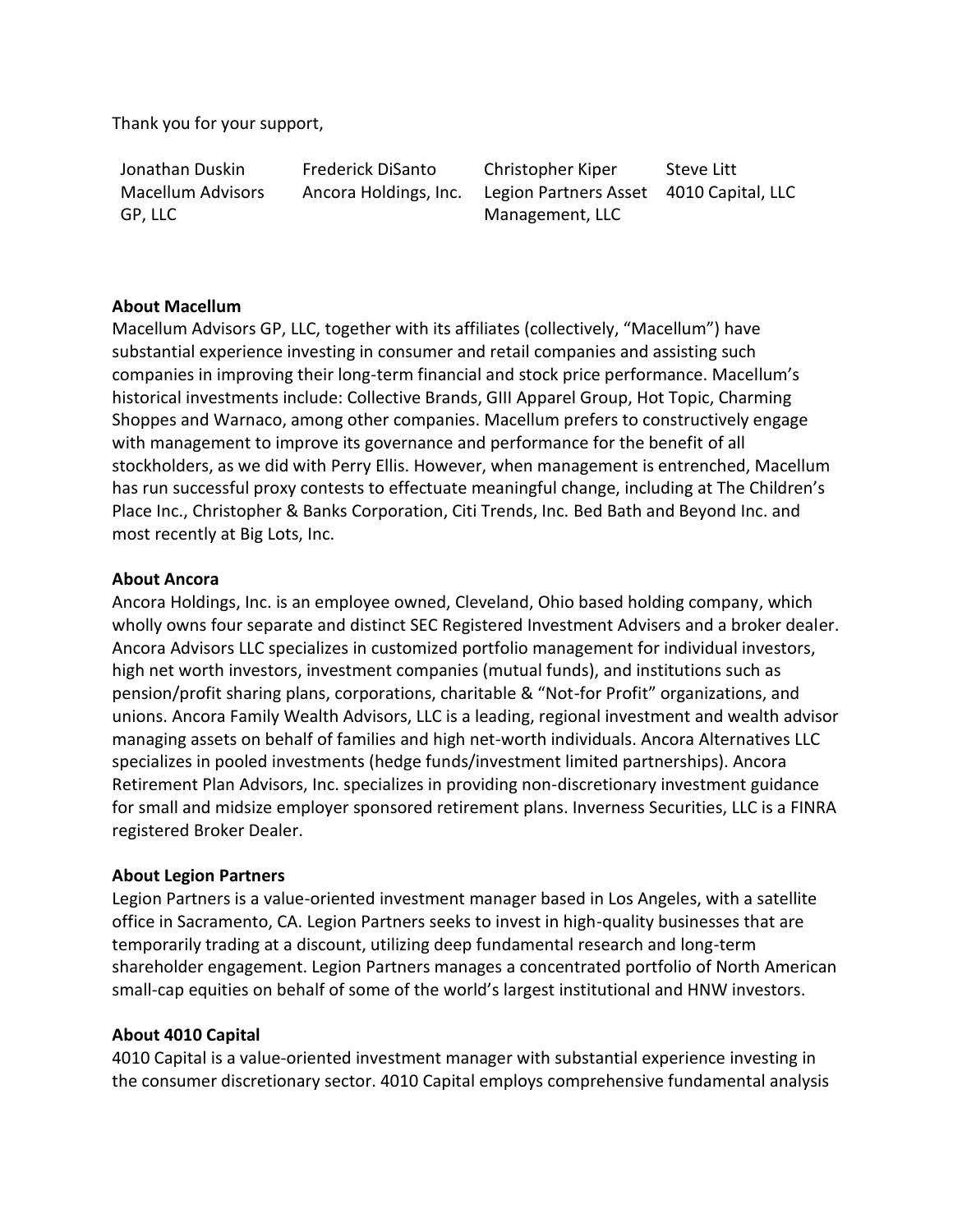to invest in companies which it believes are trading at a discount to intrinsic value and have a pathway to improving operating performance.

### **Contacts**

Media: Sloane & Company Dan Zacchei / Joe Germani dzacchei@sloanepr.com / jgermani@sloanepr.com

Investor: John Ferguson / Joe Mills Saratoga Proxy Consulting LLC (212) 257-1311 info@saratogaproxy.com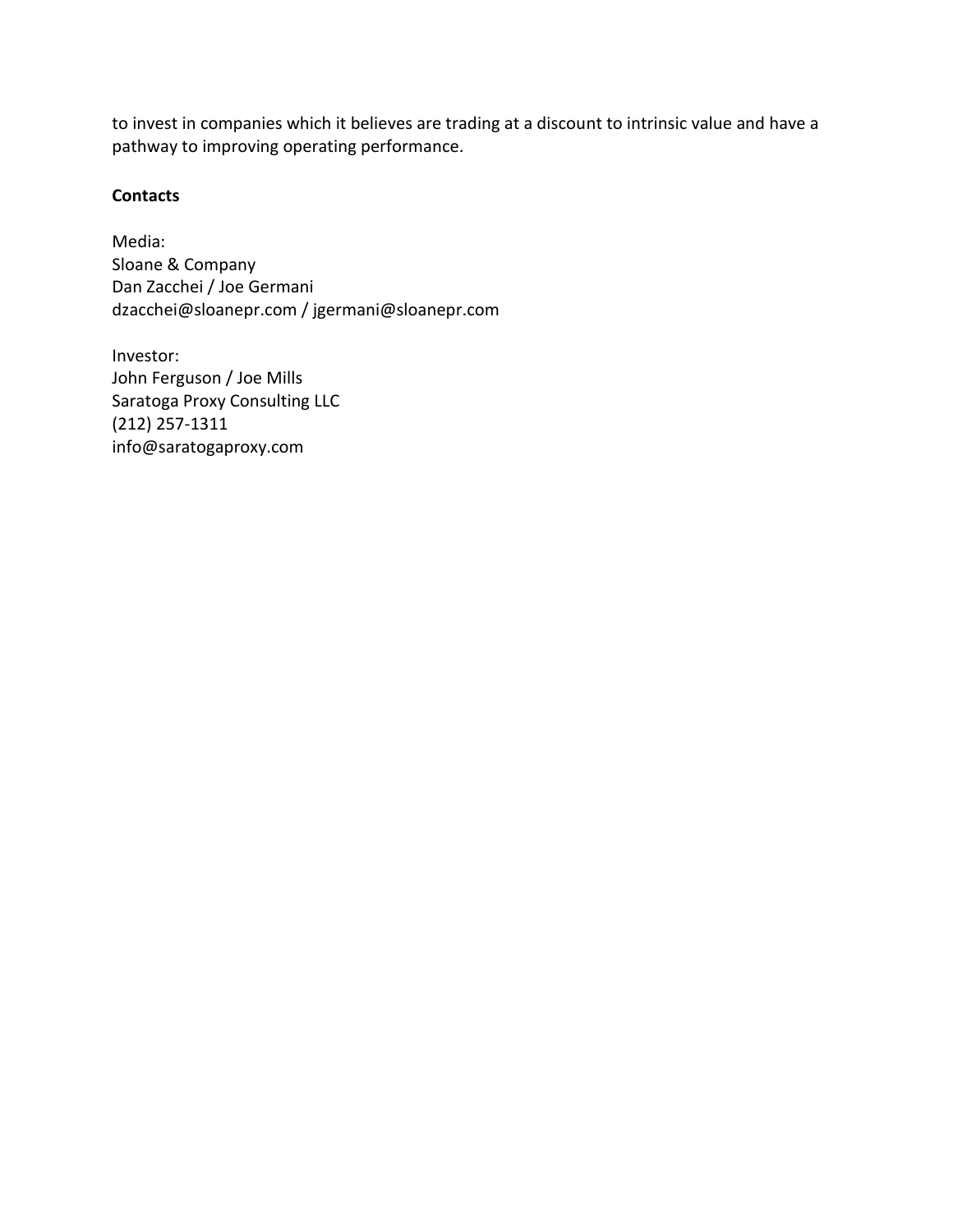|                                 | % Change            |                             | % Change            |
|---------------------------------|---------------------|-----------------------------|---------------------|
| <b>Apparel/Soft Goods Peers</b> | 2H 2020 vs. 2H 2019 | <b>Soft-Home Peers</b>      | 2H 2020 vs. 2H 2019 |
| LULU                            | 23%                 | <b>HOME</b>                 | 44%                 |
| <b>DKS</b>                      | 21%                 | TGT- Soft Home Only         | 30%                 |
| <b>HIBB</b>                     | 20%                 | WSM - Williams Sonoma Only  | 24%                 |
| <b>BKE</b>                      | 15%                 | TJX - Home Goods Only       | 16%                 |
| Old Navy (1)                    | 10%                 | <b>TCS</b>                  | 13%                 |
| TGT(2)                          | 10%                 | <b>BIG - Soft Home Only</b> | 11%                 |
| FL(1)                           | 7%                  | <b>KSS - Home</b>           | 7%                  |
| LB                              | 7%                  | M - Home                    | 0%                  |
| SCVL                            | 3%                  |                             |                     |
| ZUMZ                            | 2%                  |                             |                     |
| GPS (1)                         | 1%                  |                             |                     |
| <b>BURL</b>                     | (1%)                |                             |                     |
| <b>AEO</b>                      | (2%)                |                             |                     |
| <b>ROST</b>                     | (3%)                |                             |                     |
| ANF (1)                         | (4%)                |                             |                     |
| <b>URBN</b>                     | (5%)                |                             |                     |
| TJX-MarMaxx (3)                 | (8%)                |                             |                     |
| CAL(4)                          | (10%)               |                             |                     |
| GCO (5)                         | (11%)               |                             |                     |
| <b>PLCE</b>                     | (13%)               |                             |                     |
| <b>KSS ex Home (6)</b>          | (16%)               |                             |                     |
| <b>JWN</b>                      | (18%)               |                             |                     |
| <b>DDS</b>                      | (22%)               |                             |                     |
| M ex Home (7)                   | (24%)               |                             |                     |
| CHS                             | (27%)               |                             |                     |
| <b>EXPR</b>                     | (31%)               |                             |                     |
| <b>Peer Average</b>             | (2%)                | <b>Peer Average</b>         | 20%                 |
| <b>Peer Median</b>              | (2%)                | <b>Peer Median</b>          | 16%                 |

#### **Table A – Net Sales Performance vs. Peers**

Source: SEC Filings

Note: (1) Includes United States sales only. (2) Includes "apparel and accessories" category only in order to exclude outsized growth of the home furnishings, hardlines, beauty & household, and food & beverage. (3) Includes United States sales for Marshalls and TJ Maxx only (excludes HomeGoods and international). (4) Includes Famous Footwear retail sales only (excludes Wholesale division). (5) Includes Journeys and Johnston & Murphy only (excludes Schuh international and Licensed Brands segments). (6) Excludes Home category to isolate sales of apparel and accessories. (7) Excludes Home/Other category to isolate sales of apparel and accessories.

Definition: Off-mall retailers include: TGT, Old Navy United States sales only, BURL, ROST and TJX United States sales only.